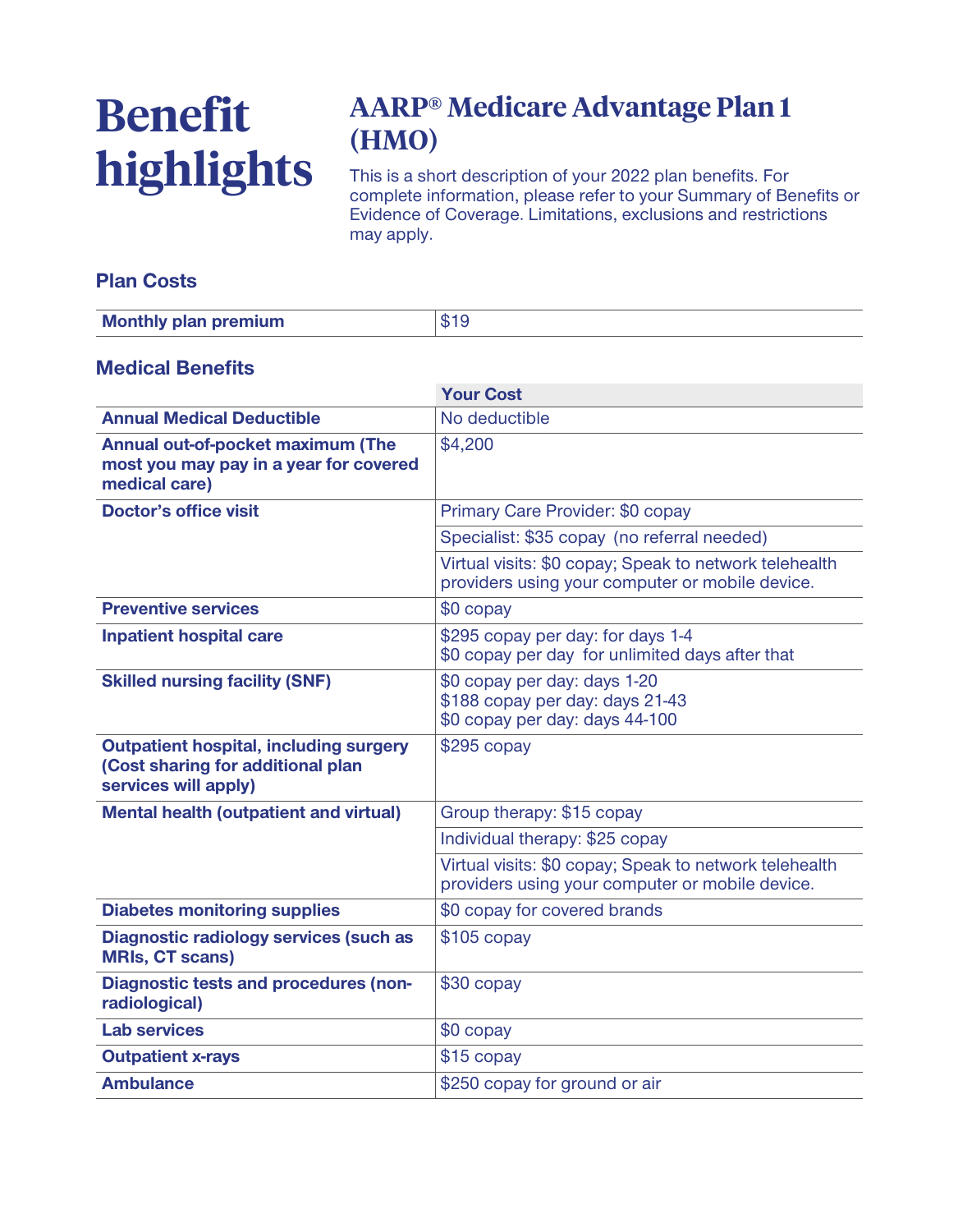#### **Medical Benefits**

|                                 | <b>Your Cost</b>                                                                           |  |
|---------------------------------|--------------------------------------------------------------------------------------------|--|
| <b>Emergency care</b>           | \$90 copay (\$0 copay for emergency care outside the<br>United States) per visit           |  |
| <b>Urgently needed services</b> | \$40 copay (\$0 copay for urgently needed services<br>outside the United States) per visit |  |

### **Benefits and Services Beyond Original Medicare**

|                                                          | <b>Your Cost</b>                                                                                                                                                                                                                                                                           |  |
|----------------------------------------------------------|--------------------------------------------------------------------------------------------------------------------------------------------------------------------------------------------------------------------------------------------------------------------------------------------|--|
| <b>Routine physical</b>                                  | \$0 copay; 1 per year                                                                                                                                                                                                                                                                      |  |
| <b>Routine eye exams</b>                                 | \$0 copay; 1 every year                                                                                                                                                                                                                                                                    |  |
| <b>Routine eyewear</b>                                   | \$0 copay; up to \$150 every year for frames or contact<br>lenses through UnitedHealthcare Vision. Standard<br>single, bifocal, trifocal, or progressive lenses are<br>covered in full.<br>Home delivered eyewear available nationwide<br>through UnitedHealthcare Vision (select products |  |
|                                                          | only).                                                                                                                                                                                                                                                                                     |  |
| <b>Dental - preventive</b>                               | \$0 copay for exams, cleanings, x-rays, and fluoride                                                                                                                                                                                                                                       |  |
| <b>Dental - comprehensive</b>                            | \$0 copay for comprehensive dental services                                                                                                                                                                                                                                                |  |
| <b>Dental - benefit limit</b>                            | \$1,000 limit on all covered dental services                                                                                                                                                                                                                                               |  |
| <b>Hearing - routine exam</b>                            | \$0 copay; 1 per year                                                                                                                                                                                                                                                                      |  |
| <b>Hearing aids</b>                                      | \$375 - \$1,425 copay for each hearing aid provided<br>through UnitedHealthcare Hearing, up to 2 hearing<br>aids every year.                                                                                                                                                               |  |
|                                                          | Includes hearing aids delivered directly to you with<br>virtual follow-up care through Right2You (select<br>models), offered only by UnitedHealthcare Hearing.                                                                                                                             |  |
| <b>Fitness program</b>                                   | Renew Active fitness membership, classes and online<br>brain exercises at no cost to you.                                                                                                                                                                                                  |  |
| <b>Foot care - routine</b>                               | \$35 copay; 6 visits per year                                                                                                                                                                                                                                                              |  |
| <b>Over-the-Counter (OTC) Products</b><br><b>Catalog</b> | \$60 credit every quarter to use on approved over-the-<br>counter products.                                                                                                                                                                                                                |  |
| <b>NurseLine</b>                                         | Speak with a registered nurse (RN) 24 hours a day, 7<br>days a week.                                                                                                                                                                                                                       |  |

## **Prescription Drugs**

|                                                   | <b>Your Cost</b> |
|---------------------------------------------------|------------------|
| <b>Annual prescription (Part D)</b><br>deductible | \$0              |